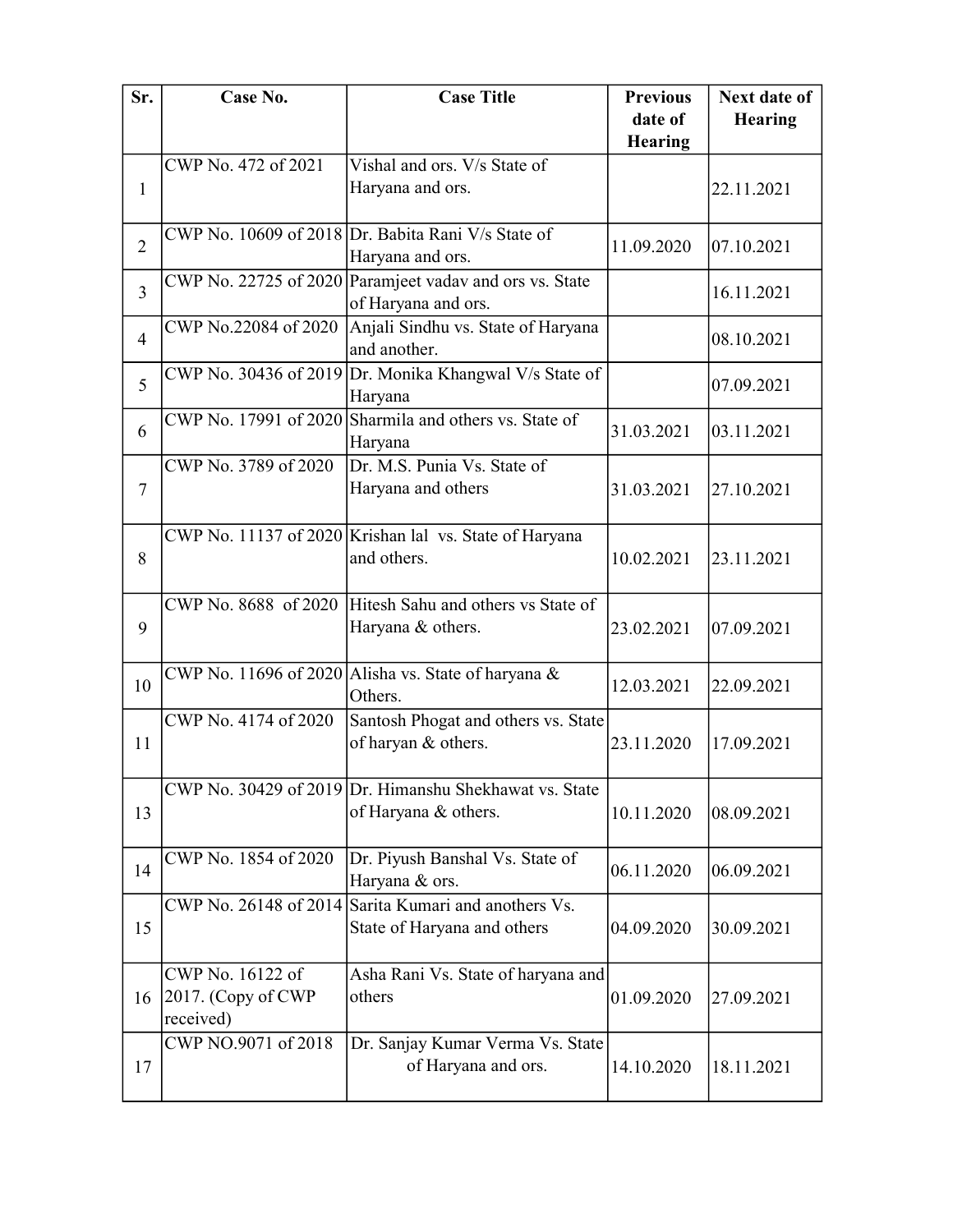|    | CWP No. 2143 of 2020                         | Rakesh Kumar V/s State of                                |            |            |
|----|----------------------------------------------|----------------------------------------------------------|------------|------------|
| 18 |                                              | Haryana & ors.                                           |            | 21.09.2021 |
|    | CWP No. 2143 of 2020                         | Rakesh Kumar V/s State of                                |            |            |
| 19 |                                              | Haryana & ors.                                           |            | 21.09.2021 |
|    | CWP No. 6067 of 2018                         | Rakesh Kumar V/s State of                                |            |            |
| 20 |                                              | Haryana & ors.                                           | 25.11.2020 | 21.09.2021 |
|    |                                              | CWP No. 25509 of 2017 Dr. Surinder Kumar Vs. State of    |            |            |
| 21 |                                              | Haryana and others.                                      | 11.11.2020 | 09.09.2021 |
|    |                                              | CWP No. 25735 of 2018 Suresh Kumari vs. State of         |            |            |
| 22 |                                              | Haryana & others.                                        | 06.03.2020 | 26.11.2021 |
|    |                                              | CWP No. 30402 of 2018 Santosh Jowel vs. State of Haryana |            |            |
| 25 |                                              | and Others.                                              | 24.09.2019 | 30.09.2021 |
|    |                                              | CWP No. 20742 of 2017 Surender Singh vs State of         |            |            |
| 26 |                                              | Haryana and ors.                                         | 10.11.2020 | 08.09.2021 |
|    | CWP NO. 11034 of                             | Mukesh Kumar & others V/s state                          |            |            |
|    |                                              | of Haryana & Ors.                                        | 27.11.2020 |            |
| 27 | 2018                                         |                                                          |            | 23.11.2021 |
|    | CWP No. 22575 of 2017 B.P.S. Medical College |                                                          |            |            |
|    |                                              | Contractual Employees Welfare                            |            |            |
| 28 |                                              | Association, Khanpur Kalan,                              | 09.10.2020 | 15.11.2021 |
|    |                                              | Sonepat                                                  |            |            |
|    |                                              | CWP No. 24517 of 2018 Mukesh Bajaj Vs.State of Haryana   |            |            |
| 29 |                                              | $\&$ ors.                                                | 18.09.2020 | 14.10.2021 |
|    |                                              | CWP No. 14779 of 2017 Vinod Kumar Dua Vs. State of       |            |            |
| 30 |                                              | Haryana                                                  | 10.11.2020 | 08.09.2021 |
| 31 | cwp no. 15090 OF 2017                        | TINU Sharma Vs. State of Haryna                          | 29.09.2020 | 02.11.2021 |
|    | CWP no. 5540 of 2019                         | Parveen kumar and ors Vs State of                        |            |            |
| 32 |                                              | Haryana and ors                                          | 22.09.2020 | 26.10.2021 |
|    |                                              |                                                          |            |            |
|    |                                              | CWP No. 15878 of 2020 Mohit goyal vs. State of haryana   |            |            |
| 33 |                                              |                                                          | 23.02.2021 | 07.09.2021 |
|    |                                              | CWP No. 19924 of 2020 Sanjay Redhu and others vs State   |            |            |
|    |                                              | of haryana.                                              |            |            |
| 34 |                                              |                                                          | 23.02.2021 | 07.09.2021 |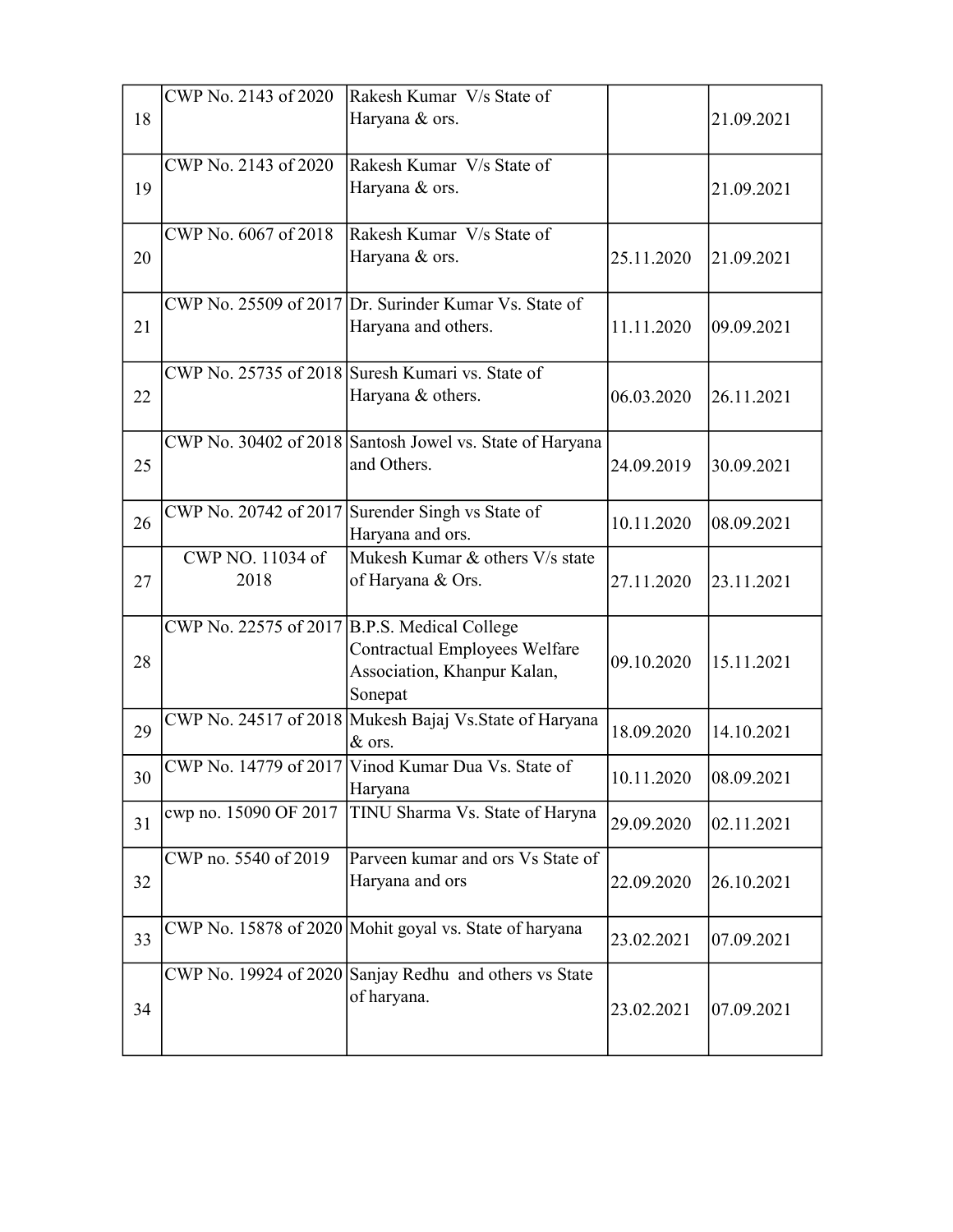|    | CWP No. 4982 of 2019                  | Gurjinder Kaur & Ors Vs State of                         |            |            |
|----|---------------------------------------|----------------------------------------------------------|------------|------------|
| 35 |                                       | Haryana and Ors                                          | 18.09.2020 | 14.10.2021 |
|    |                                       |                                                          |            |            |
|    |                                       | CWP No. 7415 of 2017. $Dr.$ Suresh Kumar & ors Vs. State |            |            |
| 36 |                                       | of Haryana & Ors.                                        | 30.04.2021 | 22.11.2021 |
|    |                                       |                                                          |            |            |
|    | CWP No. 2690 of 2020.                 | Seema Rani others vs. State of                           |            |            |
| 37 | Heard along with CWP<br>27415 of 2017 | Haryana and Others.                                      | 23.11.2020 | 17.09.2021 |
|    |                                       |                                                          |            |            |
|    | CWP No. 5079 of 2020                  | Diksha Budhani vs State of                               |            |            |
| 38 |                                       | haryana.                                                 |            | 16.11.2021 |
|    | CWP No. 16193 of                      | Balwan Singh Vs. State of Haryana                        |            |            |
| 39 | 2017.                                 | and ors.                                                 | 26.03.2021 | 09.09.2021 |
|    |                                       |                                                          |            |            |
|    | CWP NO. 8413 of 2018                  | <b>SANDEEP KUMAR AND</b>                                 |            |            |
|    |                                       | <b>OTHERS V/s STATE OF</b>                               |            |            |
| 40 |                                       | HARYANA AND OTHERS                                       | 12.11.2020 | 09.09.2021 |
|    |                                       |                                                          |            |            |
|    | CWP No. 14754 of                      | Neeraj and another vs. State of                          |            |            |
| 41 | 2017.                                 | Haryana and another                                      | 17.11.2020 | 14.09.2021 |
|    |                                       |                                                          |            |            |
|    |                                       | CWP No. 19011 of 2017 Dr. Vinod Kumar Vs state of        |            |            |
| 42 |                                       | Haryan and ors.                                          | 28.09.2020 | 01.11.2021 |
|    |                                       |                                                          |            |            |
| 43 |                                       | CWP No. 3643 of 2017. Tarmender V/s State of Haryana.    | 08.09.2020 | 04.10.2021 |
|    |                                       |                                                          |            |            |
|    | CWP No. 27254 of                      | Dr. Gulshan Prakash and anothers                         |            |            |
| 44 | 2016. heard CWP NO.                   | Vs. State of Haryana & others                            | 09.11.2020 | 07.09.2021 |
|    | 15129/16.                             |                                                          |            |            |
|    | CWP No. 27480 of                      |                                                          |            |            |
| 45 | 2016.                                 | Dr. Sanjeev Singla V/s State of<br>Haryana and ors.      | 03.09.2020 | 29.09.2021 |
|    |                                       |                                                          |            |            |
|    |                                       | CWP No. 19896 of 2017 Dr. M.S. Punia Vs. State of        |            |            |
| 46 |                                       | Haryana.                                                 | 17.09.2020 | 13.10.2021 |
|    | CWP No. 20188 of                      | Suneel Kumar Vs. State of                                |            |            |
| 47 | 2017.                                 | Haryana and ors.                                         | 29.09.2020 | 02.11.2021 |
|    |                                       |                                                          |            |            |
|    | CWP No. 20189 of                      | Kulwant Dabla Vs. State of                               |            |            |
| 48 | 2017.                                 | Haryana and ors.                                         | 29.09.2020 | 02.11.2021 |
|    |                                       |                                                          |            |            |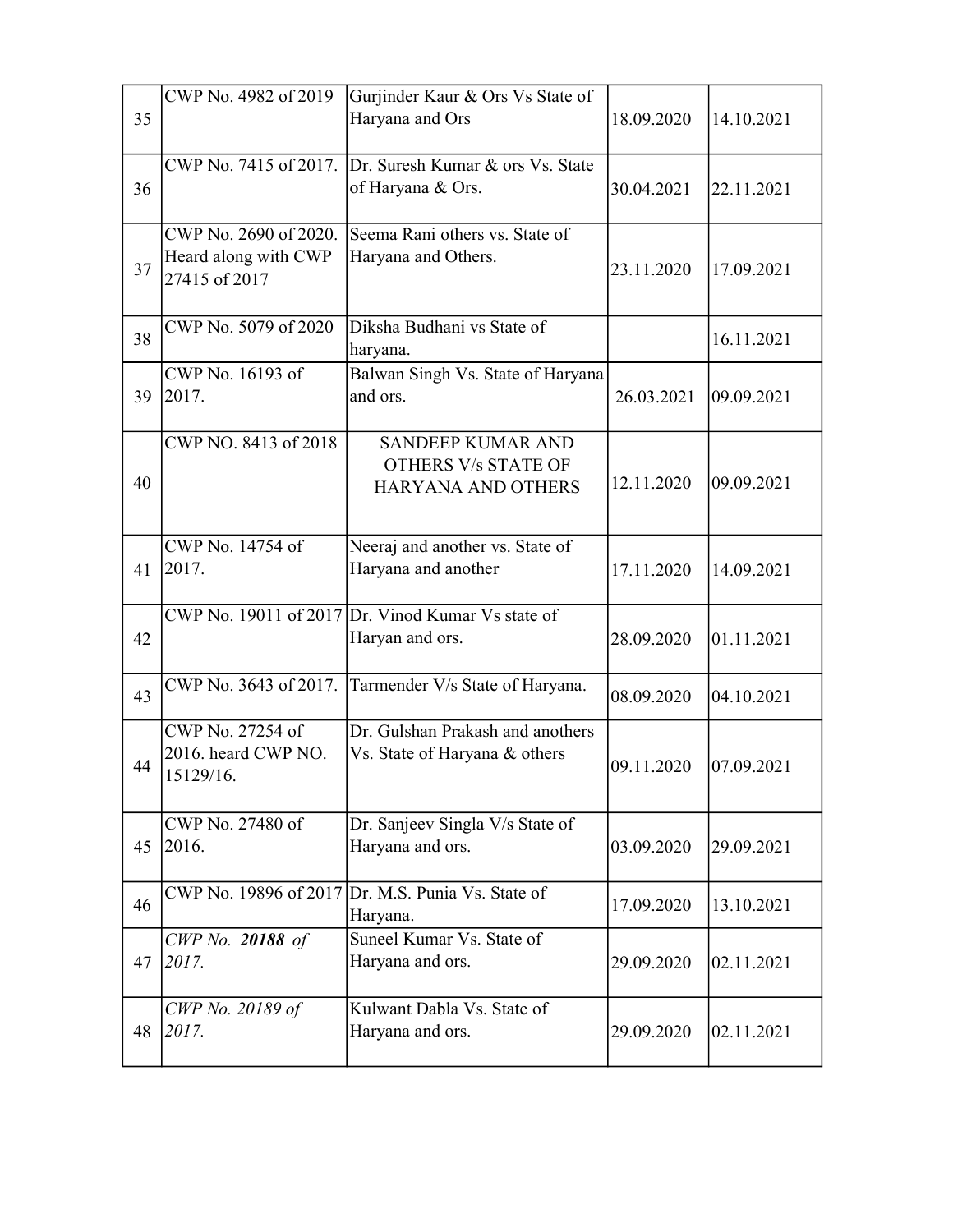|    | CWP No. 20190 of          | Shalley Dahiya Vs. State of                               |            |            |
|----|---------------------------|-----------------------------------------------------------|------------|------------|
| 49 | 2017.                     | Haryana and ors.                                          | 29.09.2020 | 02.11.2021 |
| 50 | CWP No. 8225 of 2020      | Naveen Sheoran vs. State of<br>Haryana & others.          | 23.02.2021 | 07.09.2021 |
|    |                           |                                                           |            |            |
|    | CWP No. 8282 of 2020      | Dr. babita and anouther state of<br>haryana and anouthers |            |            |
| 51 |                           |                                                           | 23.02.2021 | 29.09.2021 |
|    | CWP No. 252 of 2019       | R.K. Launders Vs State of Haryana                         |            |            |
| 52 |                           | and Ors                                                   | 27.10.2020 | 25.11.2021 |
|    |                           | CWP No. 22830 of 2017 $Dr$ . Dibakar Sahu vs. State of    |            |            |
| 53 |                           | Haryana and ors.                                          | 14.10.2020 | 18.11.2021 |
|    |                           |                                                           |            |            |
| 54 | CWP No. 21313 of<br>2016. | M.S. Punia V/s State of Haryana.                          | 27.11.2020 | 23.09.2021 |
| 55 |                           | CWP No. 32269 of 2018 Naresh Kumar Vs State of Haryana    | 28.10.2020 | 26.11.2021 |
|    | CWP No. 4716 of 2015      | Bibhava Vikramaditya & ors. V/s                           |            |            |
| 56 |                           | Financial Commissioner and ors.                           | 21.09.2020 | 25.10.2021 |
|    | CWP No. 19997 of          | Archana Bharti and ors. V/s State                         |            |            |
| 57 | 2017.                     | of Haryana and ors.                                       | 05.10.2020 | 09.11.2021 |
|    | CWP No. 11734 of          | Narender Singh V/s State of                               |            |            |
| 58 | 2018,                     | Haryana & Ors.                                            | 13.10.2020 | 17.11.2021 |
|    | CWP No. 8559 of 2018      | Vatsala Shekhar V/s State of                              |            |            |
| 59 |                           | Haryana and Ors.                                          | 25.11.2020 | 21.09.2021 |
|    | CWP No. 18128 of          | Manisha Verma V/s State of                                |            |            |
| 60 | 2018                      | Haryana and others.                                       | 17.11.2020 | 14.09.2021 |
|    |                           | CWP No.18501 of 2018 Parvesh Duhan Vs State of            |            |            |
| 61 |                           | Haryana & Ors                                             | 06.04.2021 | 15.09.2021 |
|    | CWP 28147 of 2018         | NEERAJ KUMAR V/S STATE                                    |            |            |
| 62 |                           | OF HARYANA & ORS                                          | 12.10.2020 | 16.11.2021 |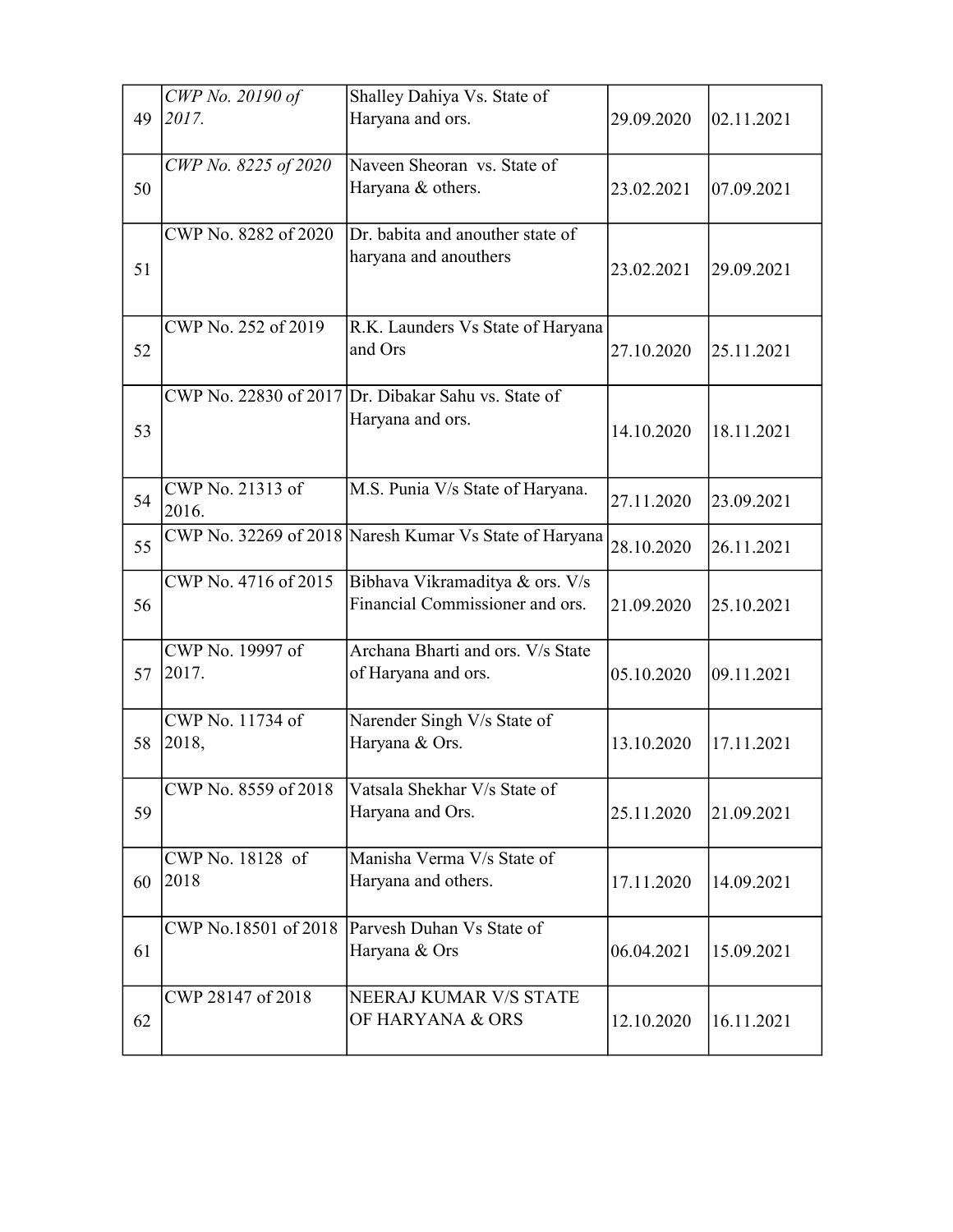|    | CWP No. 5426 of 2018                   | BHIM SINGH V/S STATE OF                                |            |            |
|----|----------------------------------------|--------------------------------------------------------|------------|------------|
| 63 |                                        | <b>HARYANA &amp; ORS</b>                               | 13.10.2020 | 17.11.2021 |
|    |                                        |                                                        |            |            |
|    |                                        | CWP No. 10633 of 2019 POOJA AND OTHERS V/S             |            |            |
|    |                                        | STATE OF HARYANA AND                                   |            |            |
| 64 |                                        | <b>OTHERS</b>                                          | 18.09.2020 | 14.10.2021 |
|    |                                        |                                                        |            |            |
|    |                                        |                                                        |            |            |
| 65 | CWP No. 2690 of 2020                   | Seem v/s State of Haryana and                          | 23.11.2020 | 17.09.2021 |
|    |                                        | others                                                 |            |            |
|    | CWP NO. 18417-2019                     | Dr. Saurabh Deswal V/s State of                        |            |            |
| 66 |                                        | Haryan other                                           | 10.11.2020 | 08.09.2021 |
|    |                                        |                                                        |            |            |
|    |                                        | CWP No. 13210 of 2019 TARUN V/S STATE OF               |            |            |
| 67 | to be heard alongwith<br>13215 of 2019 | <b>HARYANA AND OTHERS</b>                              | 03.09.2020 | 29.09.2021 |
|    |                                        |                                                        |            |            |
|    | CWP No. 13215-2019                     | Dr RameshKumar Verma V/s State                         |            |            |
| 68 |                                        |                                                        | 04.09.2020 |            |
|    |                                        | of Haryana & others                                    |            | 30.09.2021 |
|    |                                        | CWP No. 26445 of 2019 Dr. Anil Garg V/S State of       |            |            |
| 69 |                                        | Haryana others                                         | 08.02.2021 | 11.10.2021 |
|    |                                        |                                                        |            |            |
|    |                                        | CWP No. 23423 of 2018 MUKESH V/S STATE OF              |            |            |
|    | to be heard alongwith                  | <b>HARYANA AND ORS</b>                                 |            |            |
| 70 | 5426 of 2018                           |                                                        | 13.10.2020 | 17.11.2021 |
|    |                                        |                                                        |            |            |
|    |                                        | CWP No. 23609 of 2018 Munni Sharma and ors Vs State of |            |            |
| 71 |                                        | Haryana and others                                     | 03.11.2020 | 01.09.2021 |
|    |                                        |                                                        |            |            |
|    |                                        | COCP No. 3462 of 2018 Narender Singh Vs Dr. Shaleen    |            |            |
| 72 |                                        | and another                                            | 26.05.2020 | 05.10.2021 |
|    |                                        |                                                        |            |            |
|    |                                        | CWP No. 30436 of 2019 Dr. Monika Khangwal V/s State of |            |            |
| 73 |                                        | Haryana                                                |            | 07.09.2021 |
|    |                                        |                                                        |            |            |
| 74 | CWP No. 6186 of 2021                   | Ram Niwas V/s State of Haryana                         |            | 17.09.2021 |
|    |                                        | and ors.                                               |            |            |
|    | CWP No. 6575 of 2021                   | Surinder Singh Bhanwala V/s                            |            |            |
| 75 |                                        | State of Haryana and ors.                              |            | 17.09.2021 |
|    |                                        |                                                        |            |            |
|    | CWP No. 6948 of 2021                   | Dr. Amit Vashisth V/s State of                         |            |            |
| 75 |                                        | Haryana and ors.                                       |            | 16.11.2021 |
|    |                                        |                                                        |            |            |